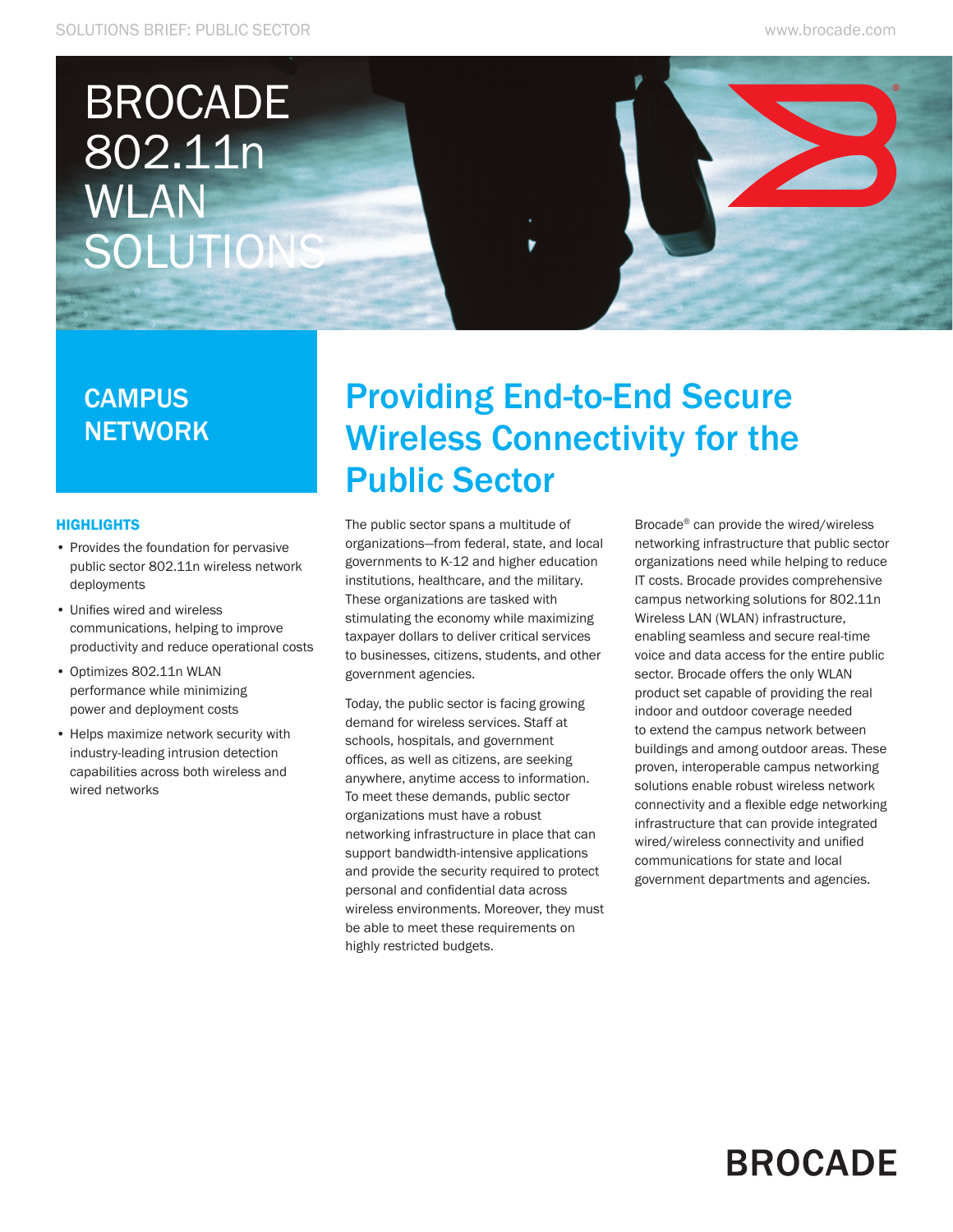#### EXCEPTIONAL SCALABILITY

Brocade campus networking solutions include:

- • Brocade Mobility wireless controllers
- Brocade Mobility access points
- Motorola AirDefense Enterprise Appliances for Brocade Mobility
- • Brocade FCX Series
- Brocade FastIron<sup>®</sup> GS Series
- Brocade FastIron WS Series

#### GAP-FREE SECURITY

Brocade Mobility offers comprehensive best-in-class wireless security that rivals that of the wired network. A tiered approach protects and secures every point in the network—wired and wireless. This complete suite of tools includes a role-based wired/ wireless firewall that provides protection against attacks and unauthorized access at the wireless edge—including Layer 2 and Layer 3—using advanced encryption and authentication technologies. In addition, the best-in-class Motorola AirDefense® for Brocade Mobility wireless Intrusion Prevention System (IPS) can instantly detect network attacks, as well as locate and eliminate rogue devices.

#### UNMATCHED WLAN RELIABILITY

Because wireless networks provide critical communications, resilience is vital to organizations within the public sector. Brocade WLANs deliver unmatched reliability, providing a wireless connection that is as dependable as a wired connection. Adaptive AP technology intelligently adapts to the ever-changing RF environment without intensive IT monitoring, automatically routing traffic around failures to ensure uninterrupted application access. SMART RF automatically adjusts power and channels as needed to maintain a highquality and consistent connection. And with a unique clustering architecture, Brocade wireless controllers can be deployed with 1:N redundancy, providing networkwide virtual support for all access points throughout the campus.

#### IMPROVED ROI AND REDUCED TCO

Brocade best-in-class wireless networks offer a high-quality yet cost-effective networking solution for a maximum Return on Investment (ROI). The Brocade standard feature set includes advanced functionality, such as mesh, high-availability, and clustering. In addition, public sector organizations can access all of the integrated functionality within Brocade WLAN solutions without investing in additional access point or feature licenses.

Brocade WLAN solutions provide unparalleled ease of implementation and operation. Advanced troubleshooting further reduces support costs by eliminating onsite repair-related visits. Moreover, dual-purpose access points provide wireless traffic and dedicated dual-band sensing, eliminating the need to manage a separate dedicated sensing infrastructure while enabling a greener and more cost-effective approach to 24×7 security.

#### ABOUT BROCADE

Brocade networking solutions help the world's leading organizations transition smoothly to a virtualized world where applications and information reside anywhere. These Ethernet, storage, and converged networking offerings are designed for unmatched simplicity, nonstop networking, optimized applications, and investment protection. Learn more at www.brocade.com.



Figure 1.

Brocade campus networking architecture for state and local government.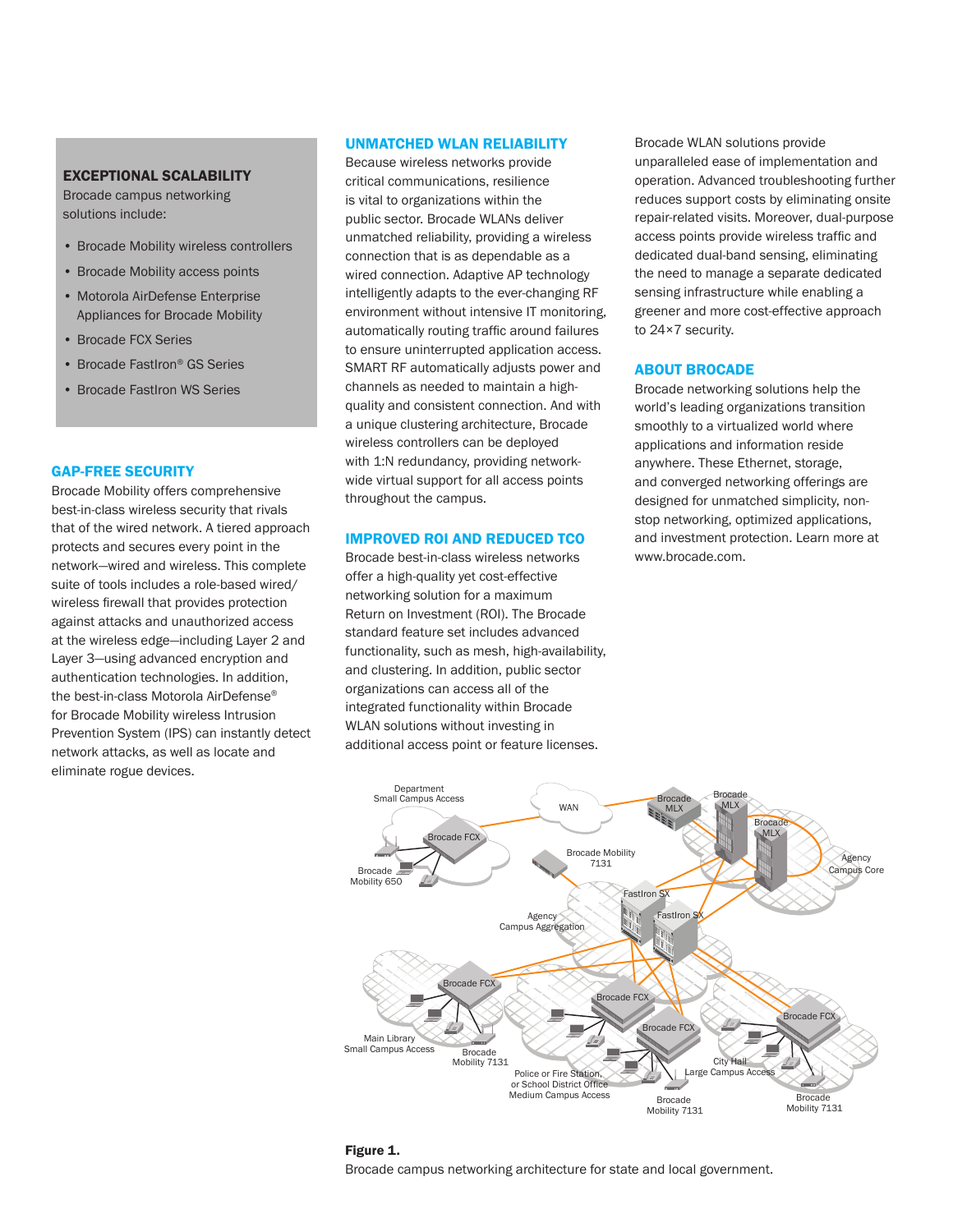#### BROCADE WIRELESS NETWORKING SOLUTIONS FOR THE PUBLIC SECTOR

Brocade provides the public sector with a comprehensive enterprise WLAN solution to meet the widest range of mobility requirements.

#### Seamless Mobility for Government

Whether mobile employees are attending a meeting down the hall or are out in the field, they need anywhere, anytime voice and data access to maximize efficiency and support better decision-making. Today's federal, state, and local government agencies are turning to Brocade to unify their wired/wireless communications by using a seamless edge networking infrastructure to support next-generation applications. By leveraging converged access technology to simplify wireless and wired deployment, government organizations can unify communications, increase productivity, and reduce costs.

#### Wireless Solutions for Critical Healthcare Environments

Wireless broadband connectivity and mobility are revolutionizing healthcare at county and university facilities. With a wireless connection, medical staff have the seamless "right-now" access to the people and information required to make the best decisions. For instance, they can access up-to-the-minute patient records on demand or quickly scan the bar code on a patient's wristband and medication to ensure patients receive the right medicine. In addition, nurses can monitor patient vital signs while on the move. The result of leveraging wireless networking is increased productivity, a reduction in errors, and the superior efficiency required to deliver extraordinary patient care.

#### The Pervasive Wireless Campus

Wireless networks are a critical component for today's colleges and universities, as well as K-12 schools. Students expect high-speed wireless connectivity, and faculty rely on faster, more comprehensive access to educational research, online repositories, and course management systems. At the same time, campus administrators and security personnel need to meet increased personal and public security requirements. Brocade wireless infrastructure solutions can address these needs by providing a high-performance 802.11n wireless connection that enables the delivery of real-time voice, video, and data inside the walls of lecture halls, libraries, and dormitories; outside in parking lots, sports arenas, and between buildings; and even in remote locations such as off-campus housing— all seamlessly integrated with a wired campus networking infrastructure.

#### Wireless Supply Chains in the Military

Today's military logistics systems are transforming into fully integrated supply chains that enable complete asset visibility of critical supplies and equipment in order to efficiently meet the needs of troops worldwide. Brocade Mobility solutions are designed to provide the robust networking infrastructure required to support the military supply chain. This highly modular product family can be implemented rapidly to provide a critical wireless connection throughout all echelons of command. As part of its end-to-end networking solutions, Brocade also offers a broad range of wired campus networking solutions and an ecosystem of best-in-class partner applications, ensuring the seamless integration and rapid deployment that are critical in military installations.